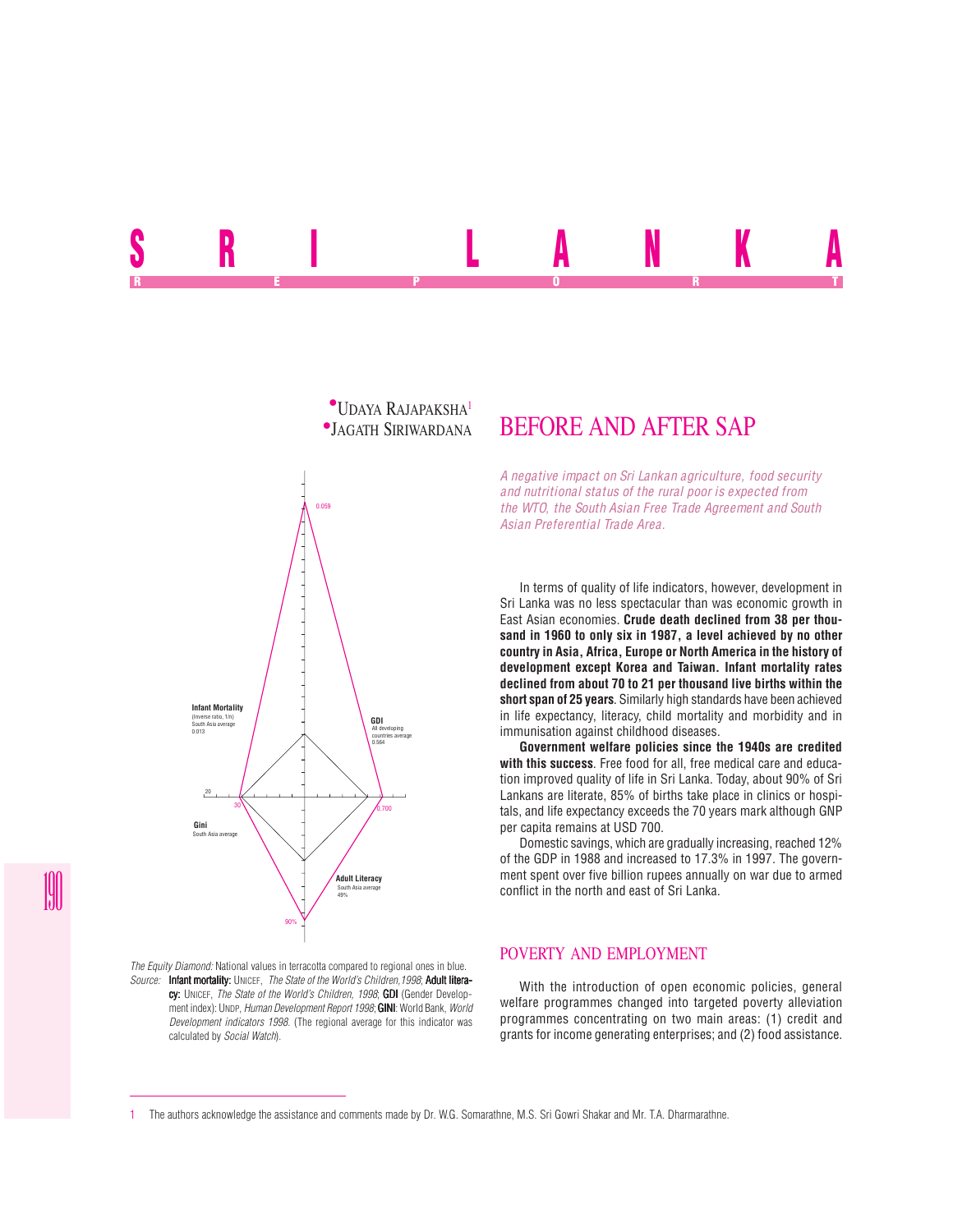The main poverty alleviation programme in the country at present, the «Samurdhi» programme, was launched in 1994 to ensure a minimum standard of living for vulnerable groups by implementing programmes to reduce unemployment among them and by providing food subsidies. At the end of 1997, 2.1 million families were benefiting from the Samurdhi programme. **According to a recent study, 25–35% of the population are below the poverty line. Unemployment and under–employment, rapid currency depreciation, reduction of real wages, high consumer prices and discouragement of subsistence agriculture may be the main reasons for this high percentage of poverty.**

Unemployment in Sri Lanka is a serious problem. The unemployment rate is decreasing and it was recorded at 10.2% in the second quarter of 1997. According to the quarterly labour force survey, 647 thousand people are unemployed in Sri Lanka. Male and female unemployment rates are 7.7% and 16.3% respectively. Fully 83.7% of youth aged 15–29 years and an estimated 20 thousand graduates are unemployed.

Trade union activities are legal in Sri Lanka. A trade union can be registered under the labour ministry with a minimum of seven members. Although workers are granted trade union rights under the constitution, employers violate these rights and harass trade unionists. Workers are not allowed to organise in free trade zones.

Mothers in Sri Lanka are entitled to maternity leave of 84 working days for their first two children and 42 days for the third. For the first five months after childbirth, mothers are entitled to one hour leave on working days to feed their infants. This right is not recognised in the plantation sector and in small scale enterprises. **Almost all female workers in free trade zones resign when they get married. Poor working conditions and the lack of basic rights are the main reasons.**

To ensure and protect children's rights, the parliament unanimously passed a bill recently to establish a Child Protection Authority.

#### SOCIAL INTEGRATION AND GENDER

**Sri Lanka was the first country in the world to have a woman prime minister (in 1960). Currently, both the presidency and the premiership in Sri Lanka are held by women**. There are a number of women deputy ministers and members of parliament. The government has appointed women to lead important government and semi–government organisations. However, participation of women in decision–making processes at other levels is low. Also in the economic sector, there is no cause to rejoice since unemployment among women is greater than among men.

The indigenous people in Sri Lanka, ie, the Vedda community, is vanishing. This is not due to conscious suppression by the rulers or the main ethnic group, but to the process of cultural assimilation. The Vedda population, recorded at 2,030 in 1871, was reduced to 715 in 1953. Government resettlement programmes have disturbed traditional livelihoods. The authorities are keen to show that they are concerned about the well–being and identity of the Veddas.

### COMMITMENT 6

The literacy rate in Sri Lanka is high compared to regional countries but is low compared to developed countries. It is said that 15% of children aged 5–14 who live in slums in the Colombo metropolitan area are not in school. There is evidence that the rate of literacy is decreasing.

Public expenditure on infrastructure development in education has been relatively low due to resource constraints. **Expenditures declined in 1997 to 0.5% of GDP from 0.6% in 1996**. In 1997, 10,216 government schools had a student population of 4,123,656 and teaching staff of 181,050. There is an estimated one school for every six square kilometres and 23 students per teacher. Text books and school uniforms are free. However, there are wide regional inequalities in the availability of educational facilities and uneven distribution of available resources. Further, low productivity of teaching staff due to weak recruitment policy is also a problem in the educational sector.

Despite improvement of many public health indicators, problems of malnutrition persist in Sri Lanka particularly among mothers and pre–school children. **Stunting, wasting and underweight among pre–school children were recorded as 24%, 16% and 38% respectively. Incidence of Low Birth Weight (LBW) is as high as 19%. Maternal malnutrition (height less than 140 cm) in 1993 was 30%; 29% of pregnant mothers were suffering from iron deficiency anaemia.**

## AFTER THE ADJUSTMENT

In the late 1970s, the Government of Sri Lanka implemented a Structural Adjustment Programme (SAP), pretending that it would correct problems of economic imbalances between aggregated demand and supply in terms of inflation, unemployment and shortage of foreign exchange. Economic reforms under SAP included: reduction of protection for sectors that competed with imports; provision of incentives to export–oriented sectors; exchange rate policy adjustments; fiscal and monetary reforms; liberalisation of the domestic sector; protection of markets from government intervention to allow free play of market forces; and privatisation of some government business enterprises. SAP has aggravated the various socio–economic problems in the population, and adversely affected the livelihood of households particularly in the agrarian sector.

**Political unrest and tensions, youth rebellions and the growth of armed separatist movements in the north and east are attributed to massive loss of sustainable livelihoods in rural agriculture, lack of opportunities in agricultural and other sectors, unemployment among educated youth, increasing disparities in education and employment, pre– and post– election violence, and undemocratic election procedures.**